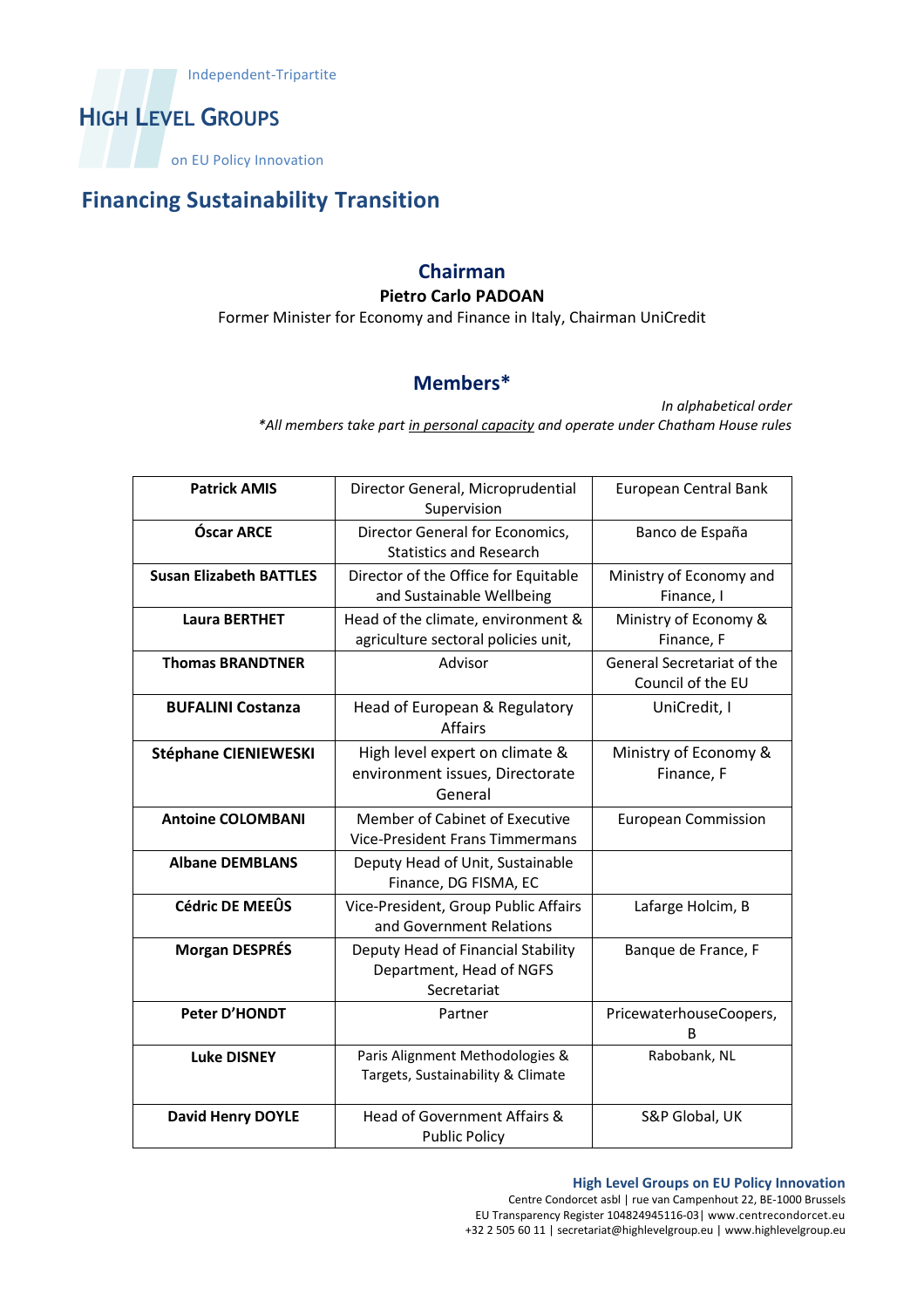# **HIGH LEVEL GROUPS**

on EU Policy Innovation

# **Financing Sustainability Transition**

| <b>Marco EIKELENBOOM</b>   | <b>Chief Executive Officer</b>         | Sappi Europe, B                   |
|----------------------------|----------------------------------------|-----------------------------------|
|                            |                                        |                                   |
| <b>Gabrielle GAUTHEY</b>   | Senior Vice President of Carbon        | TotalEnergies, F                  |
|                            | <b>Neutrality Businesses</b>           |                                   |
| <b>Angel GAVILAN</b>       | <b>Executive Coordinator of the</b>    | Banco de España                   |
|                            | <b>Economic Developments</b>           |                                   |
|                            | Departments                            |                                   |
| <b>Michael GRILL</b>       | Team Lead - Financial Stability,       | European Central Bank             |
|                            | Financial Regulation & Policy, DG      |                                   |
|                            | Macro-Prudential Policy &              |                                   |
|                            | <b>Financial Stability</b>             |                                   |
| <b>Marcel HAAG</b>         | Director, Horizontal Policies,         | <b>European Commission</b>        |
|                            | <b>DG FISMA</b>                        |                                   |
| <b>Richard MATTISON</b>    | <b>CEO</b>                             | Trucost S&P, UK                   |
| <b>George MULLAN</b>       | <b>Managing Director</b>               | ABP Northern Ireland, ABP         |
|                            |                                        | FoodGroup                         |
| <b>ORTEGA Eva</b>          | Research Coordinator, DG General       | Banco de España                   |
|                            | Economics, Statistics & Research,      |                                   |
| <b>Sébastien RASPILLER</b> | Head of service financing the          | Ministry of Economy and           |
|                            | economy                                | Finance, F                        |
| Luis REBELO DA SILVA       | CFO                                    | Bondalti, P                       |
| <b>Nancy SAICH</b>         | Chief Climate Change Expert,           | European Investment               |
|                            |                                        |                                   |
|                            | Rapporteur of the EU Platform on       | Bank, L                           |
|                            | Sustainable Finance                    |                                   |
| <b>Brian SCOTT-QUINN</b>   | Professor, Chairman & Director of      | Henley Business School,           |
|                            | Banking & Investment Banking           | University of Reading, UK         |
|                            | Programmes                             |                                   |
| <b>Che SIDANIUS</b>        | Global Head of Financial Crime &       | REFINITIV, UK                     |
|                            | <b>Industry Affairs</b>                |                                   |
| <b>Olaf SLEIJPEN</b>       | <b>Executive Director</b>              | De Nederlandsche Bank, NL         |
| <b>Martin SPOLC</b>        | Head of Unit, Sustainable Finance,     | (FISMA), European                 |
|                            | <b>DG Financial Stability</b>          | Commission                        |
| <b>Viktor SUNDBERG</b>     | <b>Vice President</b>                  | Electrolux, S                     |
|                            | <b>Environmental and EU Affairs</b>    |                                   |
| <b>Marloes VAN SCHALK</b>  | Policy Advisor, Policy Finance Office, | De Nederlandsche Bank, NL         |
| <b>Esther WANDEL</b>       | Head of Unit Financial Services,       | Ministry of Finance, G            |
| <b>Michael WEDOW</b>       | Advisor, Financial Regulation & Policy | European Central Bank             |
| <b>Berry WIERSUM</b>       | <b>Head of Regulatory Affairs</b>      | Sappi Europe, B                   |
| <b>Eva WIMMER</b>          | Director General                       | Federal Ministry of<br>Finance, G |